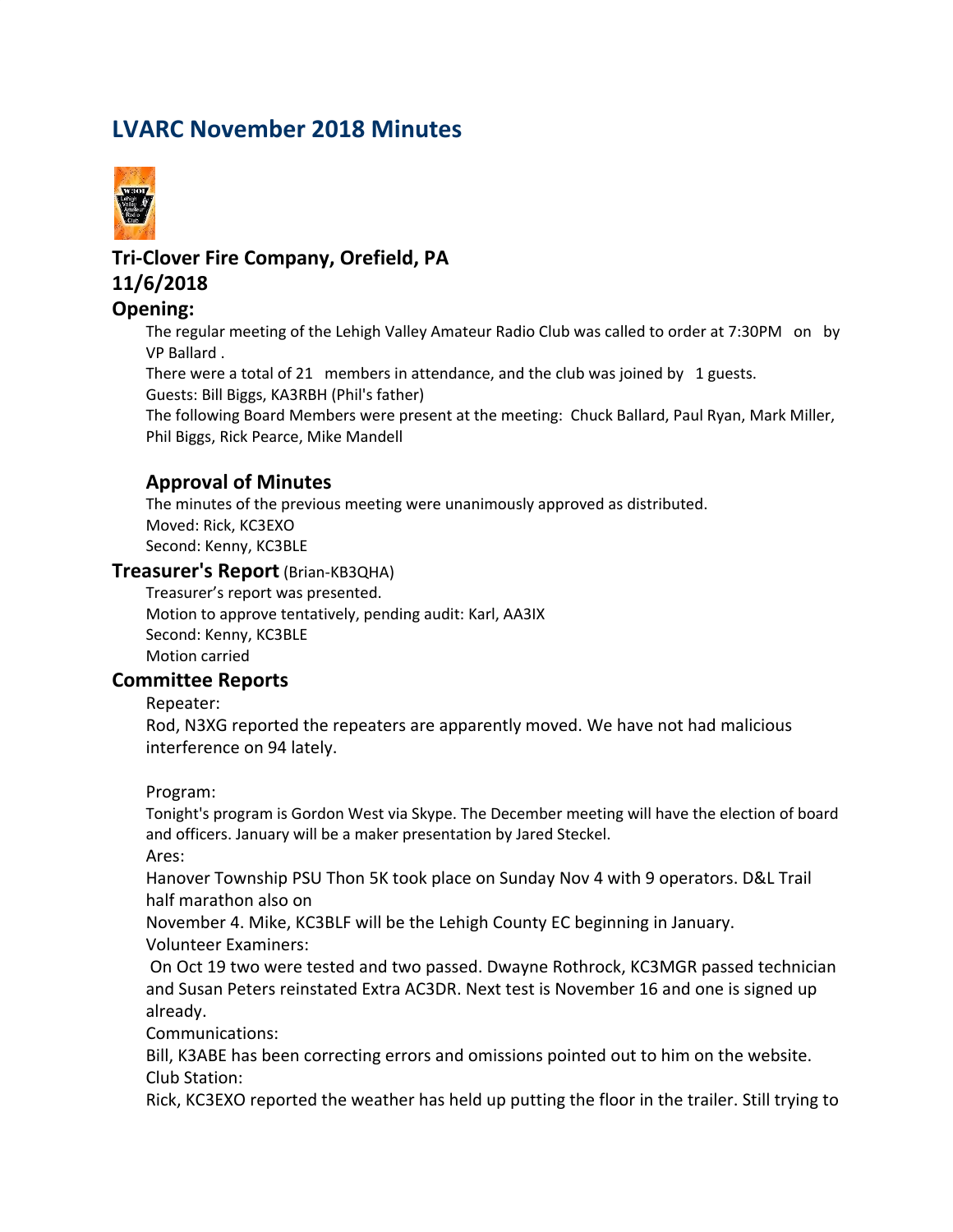get the electric hooked up so we can power the battery over the winter. We are reviewing the club equipment insurance to include the new equipment we acquired since the last renewal.

#### **Old Business:**

Reopen the officer nominations Club Nominations for 2019. Nominations opened Rod, N3XG Second, Rick KC3EXO President: John, AB3LZ (Accepted) No further nominations Vice President: Chuck, W3CDY (accepted) no further nominations Secretary: Phil, KB3HMK (accepted) no further nominations. Treasurer: Paul, N0KIA (accepted) no further nominations. All above are elected by acclamation. Board of Governors (need 5): Rick, KC3EXO (accepted) Matt, KB3UZE (accepted) Myles, KB3ZMA (accepted) Doug, N3WGH (tentative) Don, N0VGA (accepted) Gary, W3GRD (accepted) Mark, AK3M (accepted) Steve, W3TNT (accepted) Moved to close nominations, Don NOVGA Second Rod N3XG Chuck declared nominations for BOG closed, and an election will be held at the December General meeting. We still need ideas for the presentation schedule for 2019.

2019 dues are now due.

#### **New Business:**

Christmas party is December 20. We need volunteers to come early and help setup. Don N0VGA and Ken KC3BLE volunteered

## **Good of the Order:**

Nothing

**Sick Report:**

None

#### **New Member Applicants:**

Susan Peters, AC3DR Motion to accept: Rick, KC3EXO Second: Ken, KC3BLE Carried

#### **Adjournment:**

Meeting was adjourned at 7:59PM Moved: Karl, AA3IX Seconded: Phil, KB3HMK